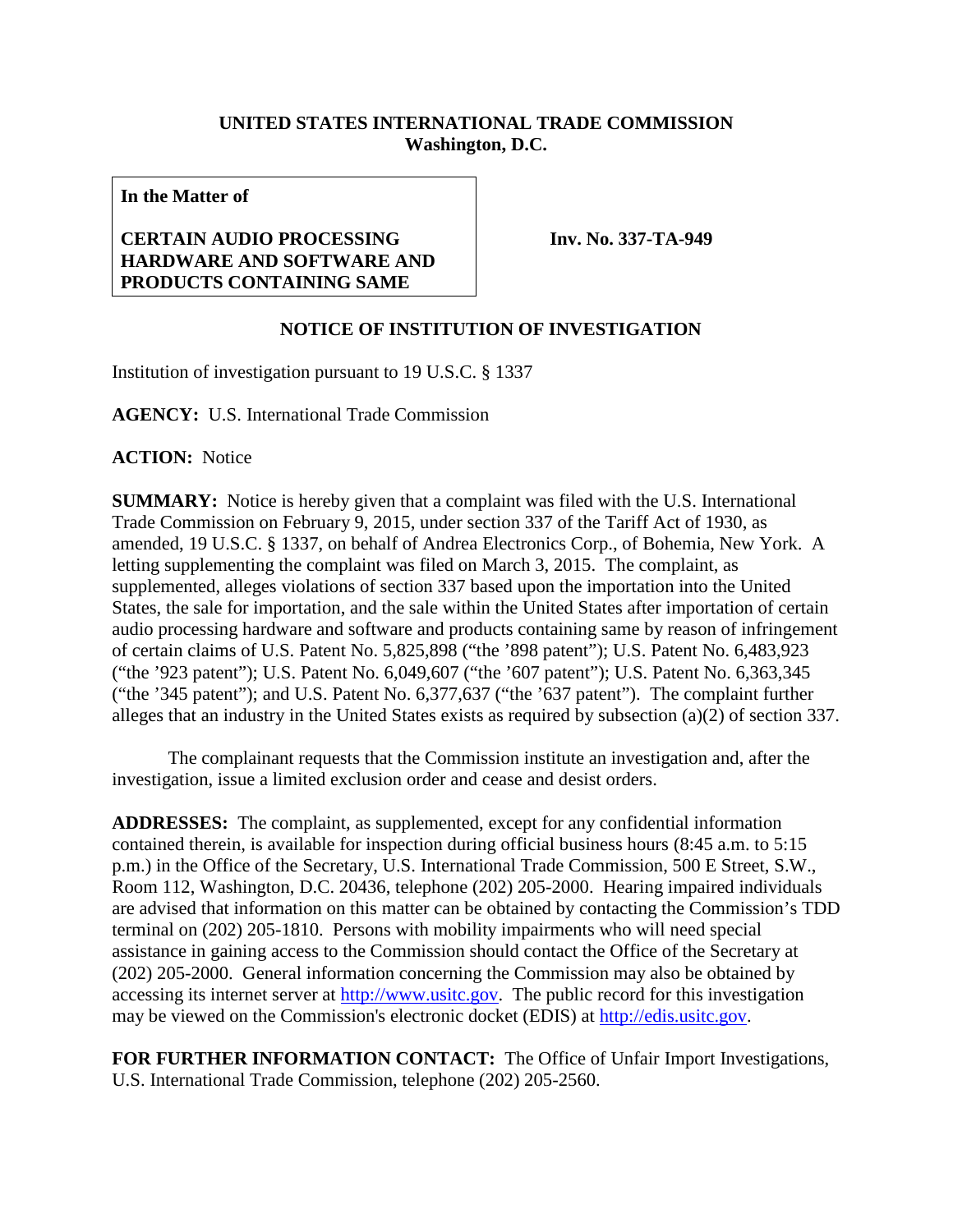**AUTHORITY:** The authority for institution of this investigation is contained in section 337 of the Tariff Act of 1930, as amended, and in section 210.10 of the Commission's Rules of Practice and Procedure, 19 C.F.R. § 210.10 (2014).

**SCOPE OF INVESTIGATION:** Having considered the complaint, the U.S. International Trade Commission, on March 11, 2015, **ORDERED THAT** –

(1) Pursuant to subsection (b) of section 337 of the Tariff Act of 1930, as amended, an investigation be instituted to determine whether there is a violation of subsection  $(a)(1)(B)$  of section 337 in the importation into the United States, the sale for importation, or the sale within the United States after importation of certain audio processing hardware and software and products containing same by reason of infringement of one or more of claims 1-28 of the '898 patent; claims 1-16 of the '923 patent; claims 1-12 and 25-37 of the '607 patent; claims 1-25, 38- 40, and 42-47 of the '345 patent; and claims 1-14 of the '637 patent, and whether an industry in the United States exists as required by subsection (a)(2) of section 337;

(2) Pursuant to Commission Rule  $210.50(b)(1)$ , 19 C.F.R. §  $210.50(b)(1)$ , the presiding administrative law judge shall take evidence or other information and hear arguments from the parties and other interested persons with respect to the public interest in this investigation, as appropriate, and provide the Commission with findings of fact and a recommended determination on this issue, which shall be limited to the statutory public interest factors, 19 U.S.C. §§  $1337(d)(1)$ ,  $(f)(1)$ ,  $(g)(1)$ ;

(3) Notwithstanding any Commission Rules that would otherwise apply, the presiding Administrative Law Judge shall hold an early evidentiary hearing, find facts, and issue an early decision, as to whether the complainant has standing to assert each of the asserted patents. Any such decision shall be in the form of an initial determination (ID). Petitions for review of such an ID shall be due five calendar days after service of the ID; any replies shall be due three business days after service of a petition. The ID will become the Commission's final determination 30 days after the date of service of the ID unless the Commission determines to review the ID. Any such review will be conducted in accordance with Commission Rules 210.43, 210.44, and 210.45, 19 C.F.R. §§ 210.43, 210.44, and 210.45. The Commission expects the issuance of an early ID relating to the standing issues within 100 days of institution, except that the presiding ALJ may grant a limited extension of the ID for good cause shown. The issuance of an early ID finding complainant does not have standing to assert the asserted patents shall stay the investigation unless the Commission orders otherwise; any other decision shall not stay the investigation or delay the issuance of a final ID covering the other issues of the investigation.

(4) For the purpose of the investigation so instituted, the following are hereby named as parties upon which this notice of investigation shall be served:

(a) The complainant is:

Andrea Electronics Corp. 65 Orville Drive, suite One Bohemia, NY 11716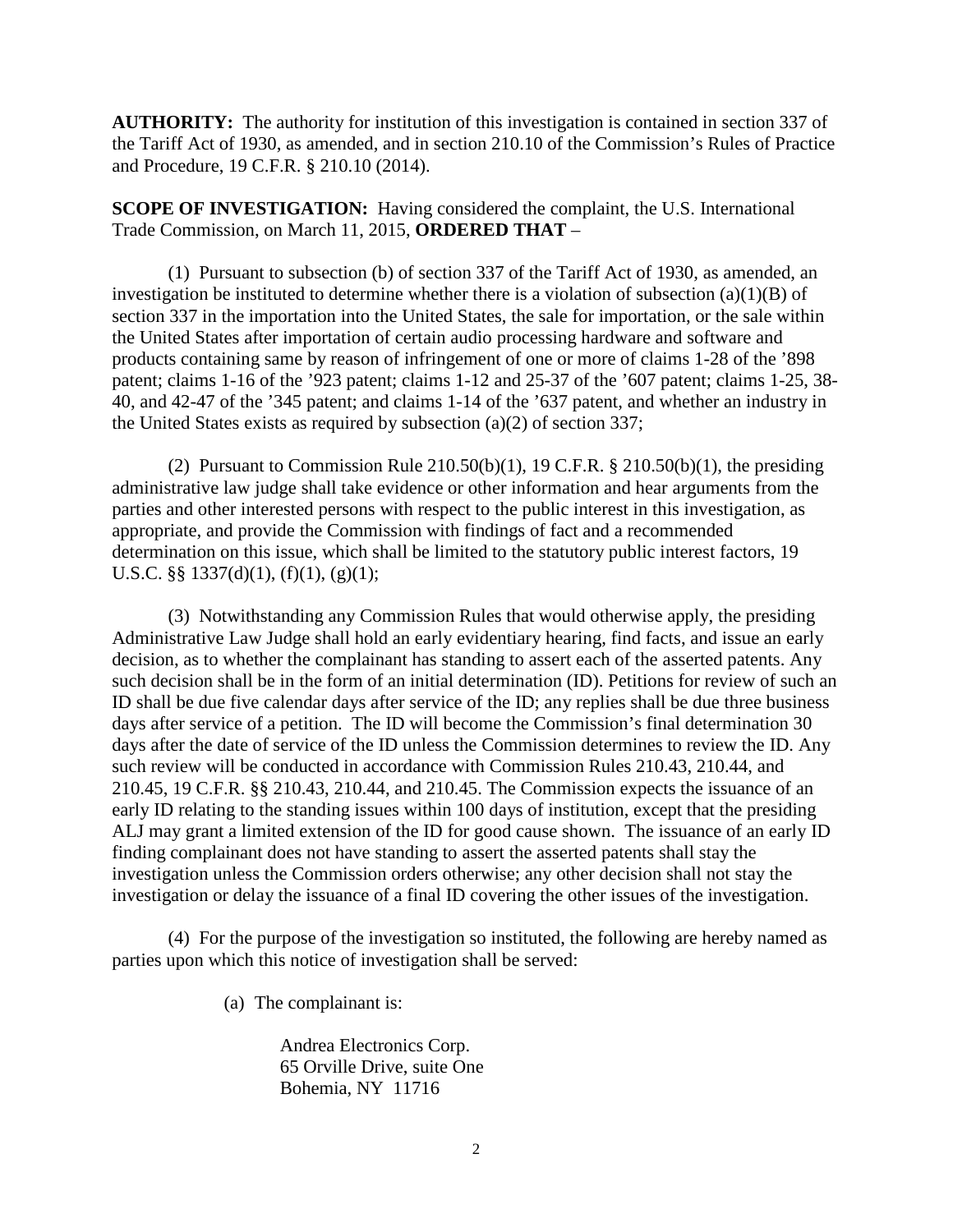(b) The respondents are the following entities alleged to be in violation of section 337, and are the parties upon which the complaint is to be served:

> Acer Inc. 8F, 88, Sec. 1, Xintai 5th Rd. Xixhi, New Taipei City 221, Taiwan

Acer America Corp. 333 West San Carlos Street, Suite 1500 San Jose, CA 95110

ASUSTeK Computer Inc. No. 15, Li-Te Rd., Beitou District, Taipei 112, Taiwan

ASUS Computer International 800 Corporate Way Fremont, CA 94539

Dell Inc. One Dell Way Round Rock, TX 78682

Hewlett Packard Co. 3000 Hanover Street Palo Alto, CA 94304-1185

Lenovo Group Ltd. Shangdi Information Industry Base No 6 Chuang Ye Road, Haidan District 100085 Beijing, China

Lenovo Holding Co., Inc. 1009 Think Place Morrisville, NC 27650

Lenovo (United States) Inc. 1009 Think Place Morrisville, NC 27650

Toshiba Corp. 1-1, Shibaura 1-chome, Toshiba Building, Minato-Ku, Tokyo 105-8001, Japan